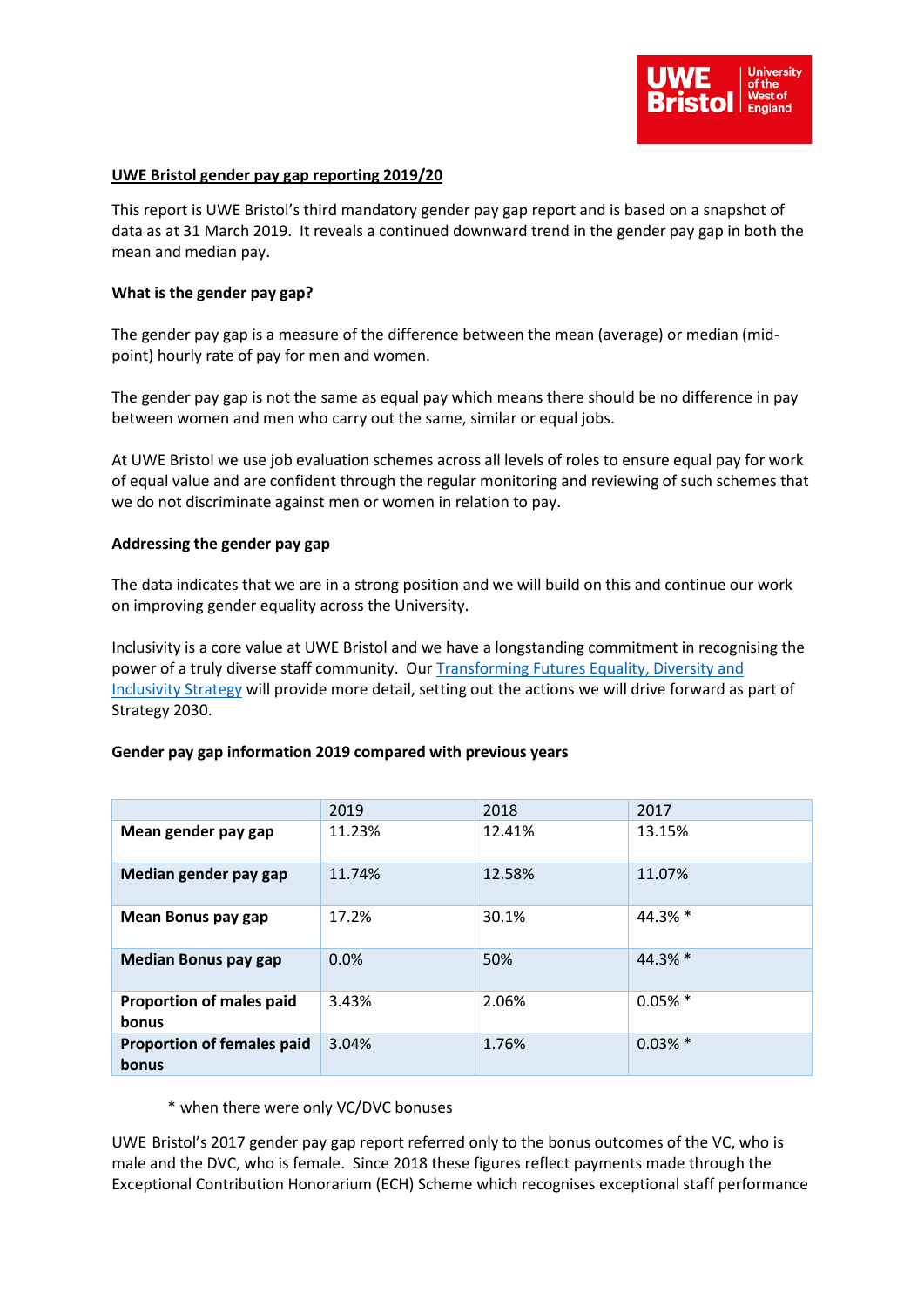

and is open to all staff under senior management grade. For the purposes of statutory gender pay gap reporting, these payments are classed as a bonus.

# **Pay quartiles**



The graph below shows the proportion of men and women by pay quartile 2019

The table below shows the proportion of women and men in each pay quartile for 2019 compared with previous years.

| <b>Quartile band</b>            | 2019   |      | 2018   |      | 2017   |      |
|---------------------------------|--------|------|--------|------|--------|------|
|                                 | Female | Male | Female | Male | Female | Male |
| <b>Upper quartile</b>           | 50%,   | 50%  | 48%    | 52%  | 48%    | 52%  |
| Upper middle<br>quartile        | 57%    | 43%  | 57%    | 43%  | 56%    | 44%  |
| <b>Lower middle</b><br>quartile | 65%    | 35%  | 65%    | 35%  | 64%    | 36%  |
| Lower quartile                  | 67%    | 33%  | 69%    | 31%  | 67%    | 33%  |

## **Understanding the data**

Our mean gender pay gap has fallen for two years consecutively, from 13.15% in March 2017 and 12.41% in March 2018, to 11.23% in 2019.

Our median gender pay has fallen from 12.58% in March 2018 to 11.74% in March 2019.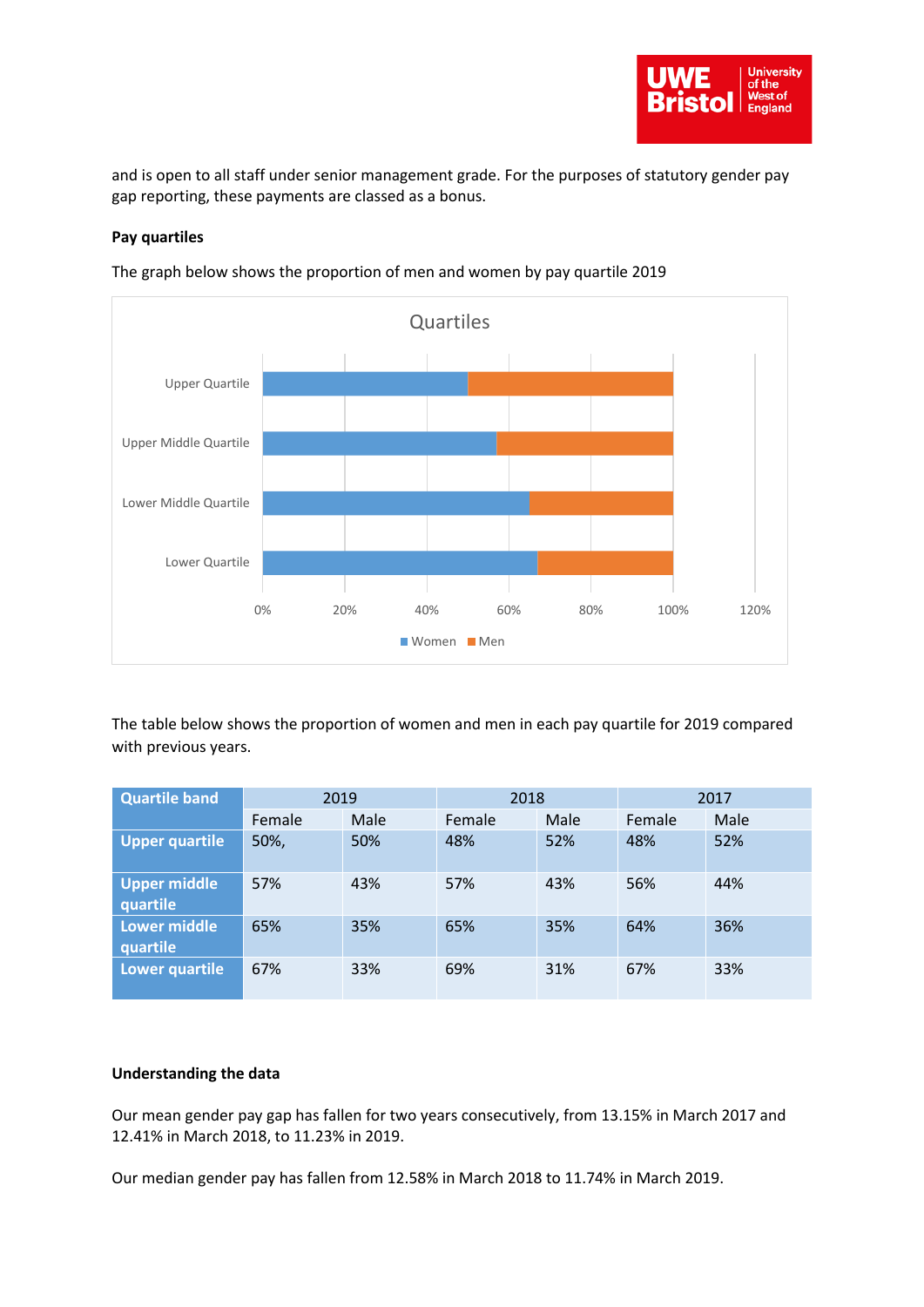

There is an equal distribution of women and men in the upper pay quartile and a slightly higher representation of women than men in the upper middle pay quartile.

Women continue to predominate in the lower pay quartiles although the representation of women in lower grade roles has slightly decreased.

The figures indicate that UWE Bristol is in strong position with regards to the distribution of men and women in our higher grade roles and that the main contributing factor to our current gender pay gap is the number of women in lower grade positions.

Within the lower pay quartiles there is a high proportion of lower graded roles with a prevalence of female staff; for example administration, cleaning and catering. The effects of horizontal occupational segregation may therefore help to explain the over-representation of women in the lower pay quartiles.

UWE Bristol is currently undertaking a full Equal Pay Review to improve our understanding of this issue together with any pay issues across other equality groups and the findings and recommendations will be published when completed.

The report also highlights that the University's gender pay gap is well below the national average for employees of 17.3% (Source: Office for National Statistics, 2019). It is important to note that the figures reported do not indicate that men and women within UWE Bristol are being paid differently for equal work.

## **Bonus pay**

The Exceptional Contribution Honorarium (ECH) Scheme recognises those who have made a positive difference and impact to the University and is open to all staff. Awards are based on three flat rates of £500, £1000 and £1500. The bonus scheme for the Vice-Chancellor and Deputy Vice-Chancellor is linked to salary.

There was no gender pay gap in median earnings and the mean bonus pay gap has reduced to 17.2% from 30.1% in 2018. The median pay gap indicates the typical situation and is not distorted by very large or small bonus payments.

### **Delivery of actions on improving the gender pay gap**

**Recruitment** Decoding job descriptions and job adverts to remove gender bias and improve language that does not discriminate and can encourage applications from women. Our data at application to shortlisting and shortlisting to appointment is reviewed to identify areas of improvement or to share good practice across UWE.

**Family Friendly Policies** Our policies are designed to allow our staff to develop a positive work life balance and help where ever we can. Policies that support staff with caring responsibilities, provide child care vouchers, promoting flexible working opportunities, paternity and maternity leave are a few of our policies designed to make continual employment easy for women.